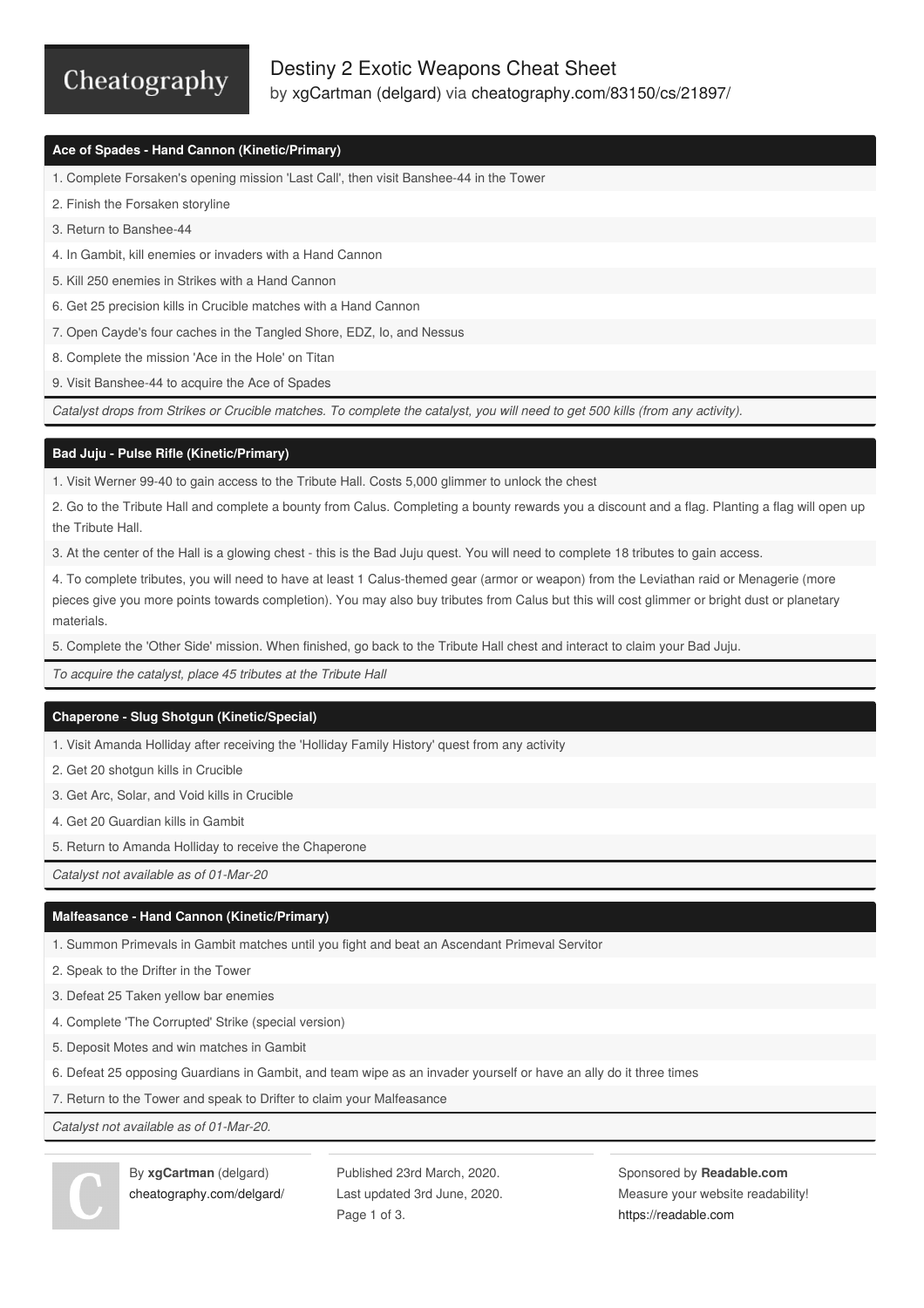# Cheatography

### **Outbreak Perfected - Pulse Rifle (Kinetic/Primary)**

1. Complete the Enemy of My Enemy world quest on Titan

2. Load up the 'Bad Neighbors' adventure on Titan. On the section where you encounter the Hive, you will face a Shrieker over a red-lit room. Enter the room and open the vault door on the left side. Go into the room and look for an 'investigate/interact' prompt on the right side

3. Find all 6 Fallen Transponder nodes:

- the Drain lost sector (EDZ) - <https://gfycat.com/educatedwellinformedfinch>

- Whispered Falls lost sector (EDZ) - <https://gfycat.com/healthyfatherlyblesbok>

- Atrium lost sector (EDZ) - <https://gfycat.com/fantasticembellishedheterodontosaurus>

- Widow's Walk lost sector (EDZ) - <https://gfycat.com/whichpinkguanaco>

- Carrion Pit lost sector (Nessus) - <https://gfycat.com/eagerwellgroomedamericanblackvulture>

- the Rift lost sector (Nessus) - <https://gfycat.com/identicalaggressiveappaloosa>

4. Complete the 'Zero Hour' mission found in the Farm.

*Jump section guide < <https://gfycat.com/defensivewhitegoat> >.*

Catalyst is acquired by completing the Heroic version of the Zero Hour mission. Each successful run gives 20% completion to the catalyst and *can be done once per week.*

### **Wish Ender - Bow (Kinetic/Primary)**

1. Complete the Shattered Throne Dungeon

2. Complete the 'Secret Mission' in the Tangled Shore. This mission can be found at Four-horned Gulch - look for a question mark

3. Cleanse the Tokens. Head back to Shattered Throne, you will need to place orbs on statues and eliminate bosses. The locations:

- Token 1 (Querim) - The 1st orb is above the Tower of the Deep. Place the orb on the statue that has no orb on it (across another tower). Doing this will spawn a champion - eliminate the champion to charge the 1st token.

- Token 2 (Eriviks) - This token requires two orbs to cleanse - the first orb is located at the right side of the room where you first encounter the ogres along the beams. The location of the statue is at the far right of the room. The 2nd token is located in the Thrall room just on the right of the stairs when you enter. Carry the orb all to the end - when you jump down the statue is located to your right. The 2nd boss is located inside the large door across the chasm in front of you. Eliminate the enemies and the boss to cleanse the Eriviks token.

- Token 3 (Xavoth) - The 3rd token is at the Vorgeth encounter, do the Vorgeth encounter as normal and once his shield is down, look for a Taken Minotaur at the back of the room (it will be invisible). Eliminating the Taken Minotaur will spawn the orb - place the orb at the lower left side of the room. When you place the orb it will spawn a 2nd boss Ogre - eliminate this 2nd ogre first before you kill Vorgeth.

4. After the Vorgeth encounter - claim the Wish Ender bow from the statue of Sjur.

*Catalyst not available as of 03-Jun-20*

#### **Sleeper Simulant - Linear Fusion (Heavy/Power)**

1. Complete the main story in Warmind and subsequent missions Legacy Code and A Piece of the Past

- 2. Receive the IKELOS Hand Cannon as quest reward, then visit Ana Bray and pick up the Violent Intel quest item
- 3. Defeat Hive and Cabal with an IKELOS weapon equipped
- 4. Defeat yellow bar enemies with an IKELOS weapon equipped
- 5. Complete 5 Vanguard Strikes with an IKELOS weapon equipped
- 6. Complete 3 Escalation Protocol levels and find 15 Sleeper Nodes with an IKELOS weapon equipped

By **xgCartman** (delgard) [cheatography.com/delgard/](http://www.cheatography.com/delgard/) Published 23rd March, 2020. Last updated 3rd June, 2020. Page 2 of 3.

Sponsored by **Readable.com** Measure your website readability! <https://readable.com>